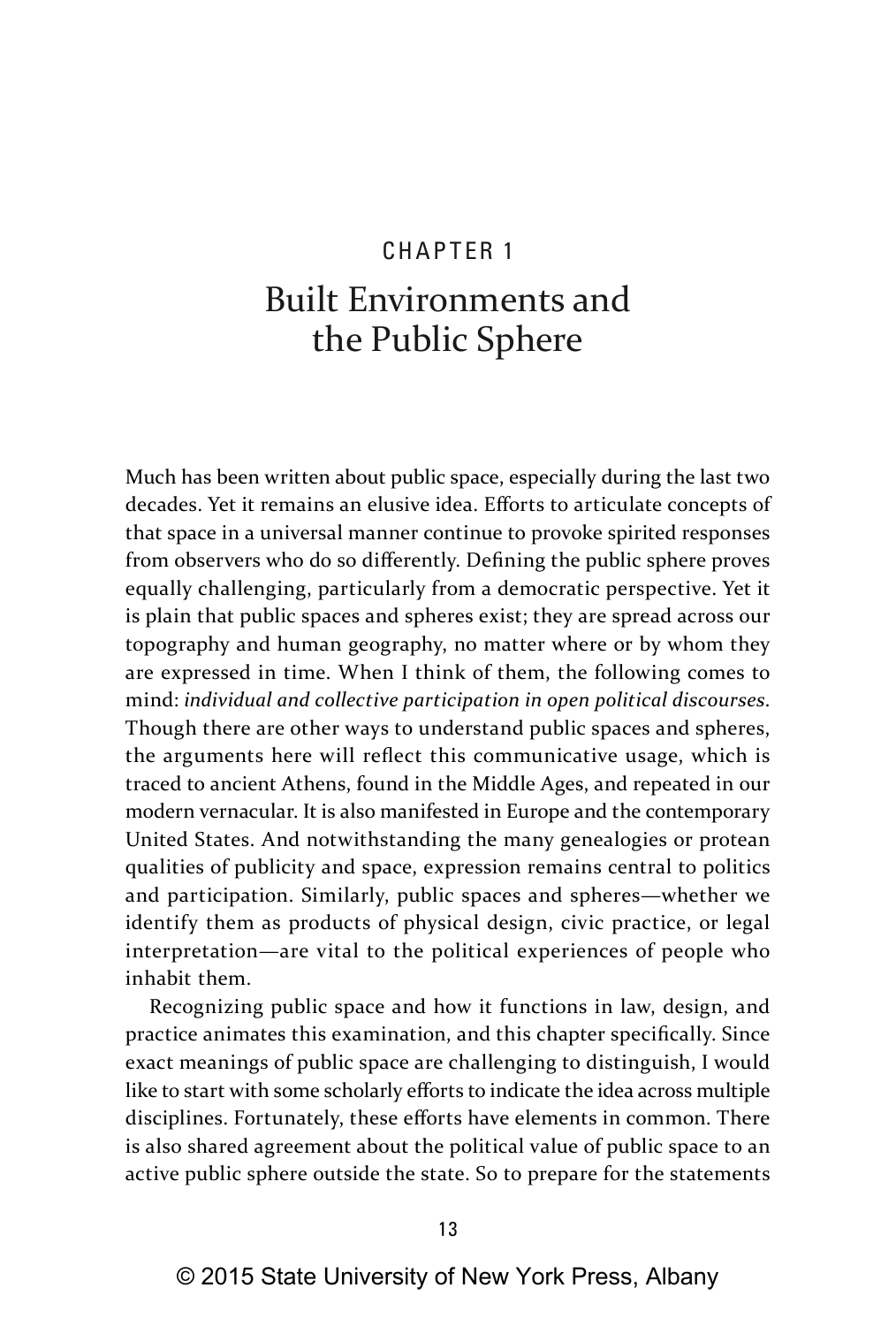of law to be discussed later, I will concentrate on design and practice in this chapter and the next, borrowing interpretations of public space found principally in the work of urbanists and architects, planners and geographers, and sociologists and environmental psychologists, among others.

I would also like to address a debate in political theory over the modern, liberal public sphere—in particular, whether a normative construct of that sphere can accommodate expanded civic inclusion and participation in democratic discourses. The disciplinary lines here are fuzzy, as the interpretations from the different fields mentioned above invariably overlap with political theory. Still, it is possible to differentiate them in at least one way, in my view. While the approaches from these fields tend to locate a wider array of sociocultural practices within physical places, political theory traditionally abstracts the legal and historical conditions through which collective actions manifest vis-à-vis the state, explicitly. For example, the criteria found in planning and its sister literatures typically emphasize the physical arrangement of public space. Political theory, more often than not, privileges the publicness of the public sphere.<sup>1</sup> The distance is steadily closing, and a broader goal of this examination is to continue to enhance reciprocity between these different fields of research on laws, designs, and practices of publicity and public functionality.

## Indicating Public Space on the Ground

Given the multiplicity of possible definitions and the term's resistance to a single definition, I suggest that public space may best be indicated by the following signposts, frequently found within academic and professional expressions: (1) openness and accessibility to users; (2) support for community practice; (3) visibility and revelation; (4) diversity, tolerance, and accommodation; and (5) authenticity and unexpectedness. These five indications are hardly exhaustive. Many more might be added, for example, "the flaneur" Benjamin artfully extolled in the streets of Paris or other European coinages.<sup>2</sup> In other words, public space might just as easily be indicated by leisurely strolls, people-watching, or private repose in places where people assemble. The signposts above seem equally useful when we explore overlapping constituents of a participative public sphere, however. I prefer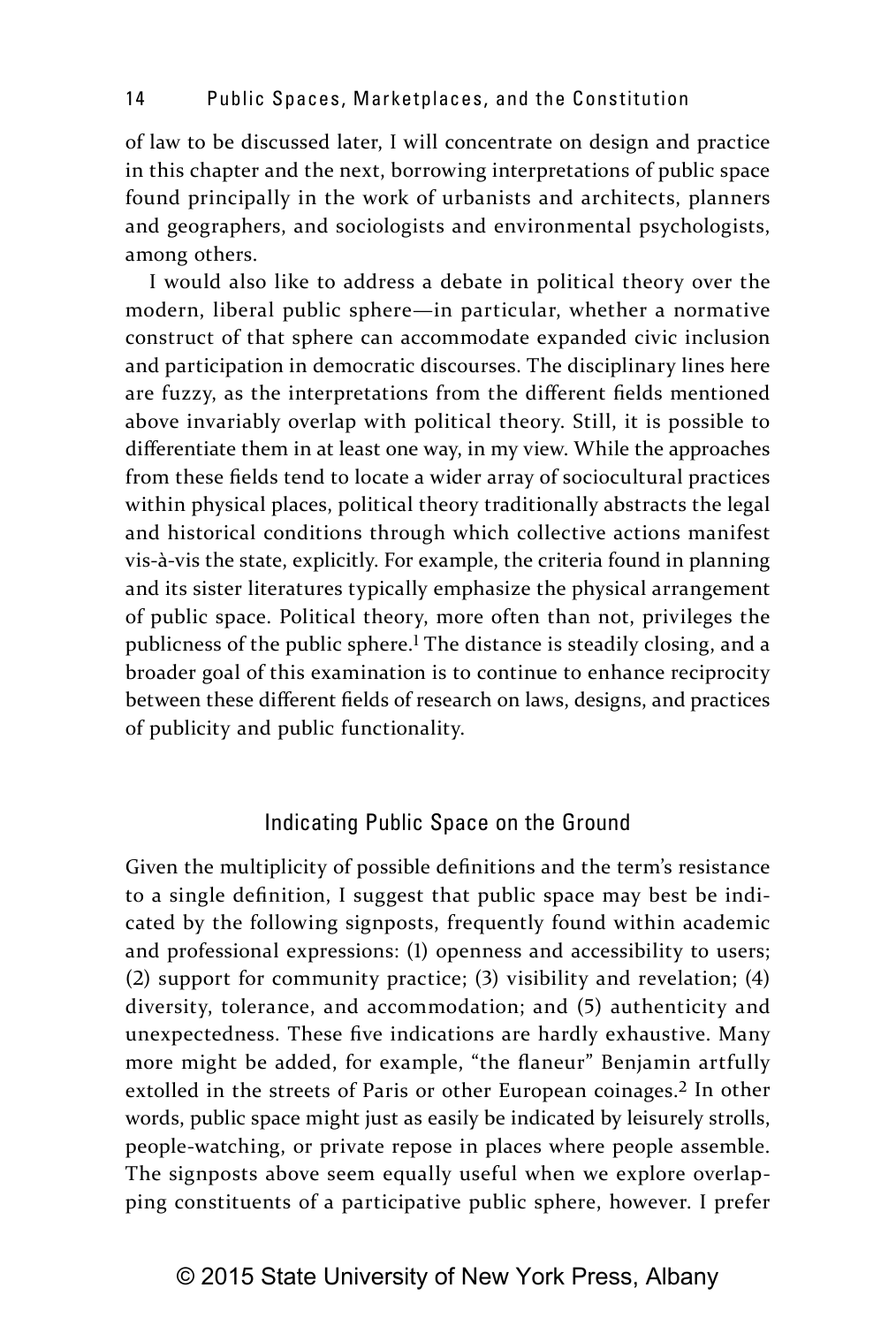to concentrate on them, therefore, while considering their effects on syntaxes of civic engagement in advance of what follows.

## *1. Openness and Accessibility to Users*

For a space to be defined as appositely public, it must be open and accessible to users. In this sense, public space is measured by the extent of its invitation to users, and its inhabitability by them, that is, the conditions under which occupants can use it in most circumstances. Public spaces offer wide latitude to those who use them. There are numerous implications when we treat space this way, of course, and problems are easy to imagine. Even observers who defend this benchmark suggest that unlimited openness and accessibility may threaten other benchmarks, such as support for community practice. For example, Carr, Francis, Rivlin, and Stone define public spaces as

Open, publicly accessible places where people go for group or individual activities . . . functional and ritual activities. . . . While public spaces can take many forms and may assume various names . . . they all share common ingredients. Public space generally contains public amenities . . . that support [the above] activities. It can also be the setting for activities that threaten communities, such as . . . protest.<sup>3</sup>

Accordingly, openness and accessibility necessitate amenities capable of supporting the widest possible invitation. These amenities produce appearances of public functionality and rights of entry to any and all prospective consumers of shared space. As we will see in the next chapter, these conditions have at times inspired conflicts. Yet the periodic clashes stirred by openness and accessibility have themselves transformed the practicability of public spaces, and have likewise advanced civil, if unruly, negotiations within them.

## *2. Support for Community Practice*

Next, public spaces anchor the uses to which individuals and groups put them. Public spaces furnish satisfactory conditions for individuals who seek to use them for repose, reflection, and deliberation. Yet they also serve assemblies of people, who are rooted in their communities, and who seek to act in some collective capacity. Advocates look to the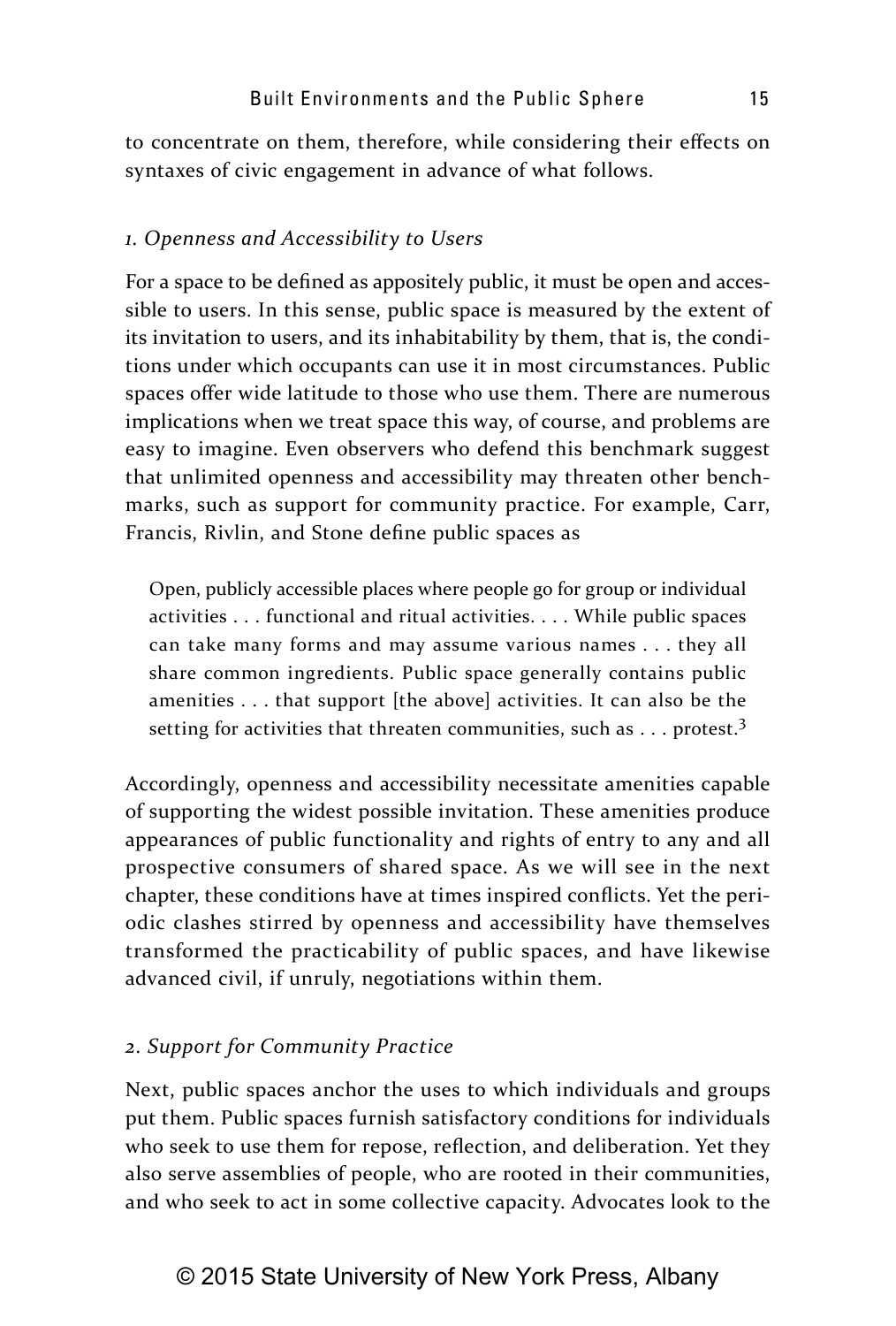Athenian agora described by Barker earlier, as well as modern spaces such as local parks, where neighbors gather for social or perhaps civic purposes. In this sense, "no individual is sovereign in this sphere, but each, on entering it, renounces the right to dictate the terms upon which he communes and conflicts with others."4 When they elect to use it in their solitary capacity, individuals may be entitled to self-determination within public space. If they happen upon collective uses, though, then they yield their practices to the community. Public space thereby furnishes possibilities for autonomy, while articulating social sacrifice and inclusion through its dimensional designs and rules of use.<sup>5</sup> It also blunts hierarchy among the people who use it. Public space is critical to pluralism, then. When we inhabit it, we create and also translate symbols that state who we are and where we stand vis-à-vis our community. Public space is a locus of mutual visibility.<sup>6</sup>

## *3. Visibility and Revelation*

Public space gives its users the opportunity to articulate their values and beliefs. In this sense, embodied spaces are key sources of publicity itself, where identity and culture may be revealed to local audiences or others. According to Kohn, public space "create[s] a shared set of symbols and experiences that create solidarity between people who are separated by private interests . . . it is a shared world where individuals can identify with one another and see themselves through the eyes of others."<sup>7</sup> J. B. Jackson suggests that every public space be understood as a place of or for civic identification, regardless of its intended purpose:

It was, and in many places still is, a manifestation of the local social order, of the relationship between citizens and between citizens and the authority of the state . . . where the role of the individual in the community is made visible, where we reveal our identity as part of an ethnic or religious or political or consumer-oriented society, and it exists and functions to reinforce that identity. . . . Every traditional public space, whether religious or political or ethnic in character, displays a variety of symbols, inscriptions, images, monuments, not as works of art but to remind people of their civic privileges and duties.<sup>8</sup>

Jackson's conception helps us see public spaces as the physical structures on which people configure natural or ascribed identity, and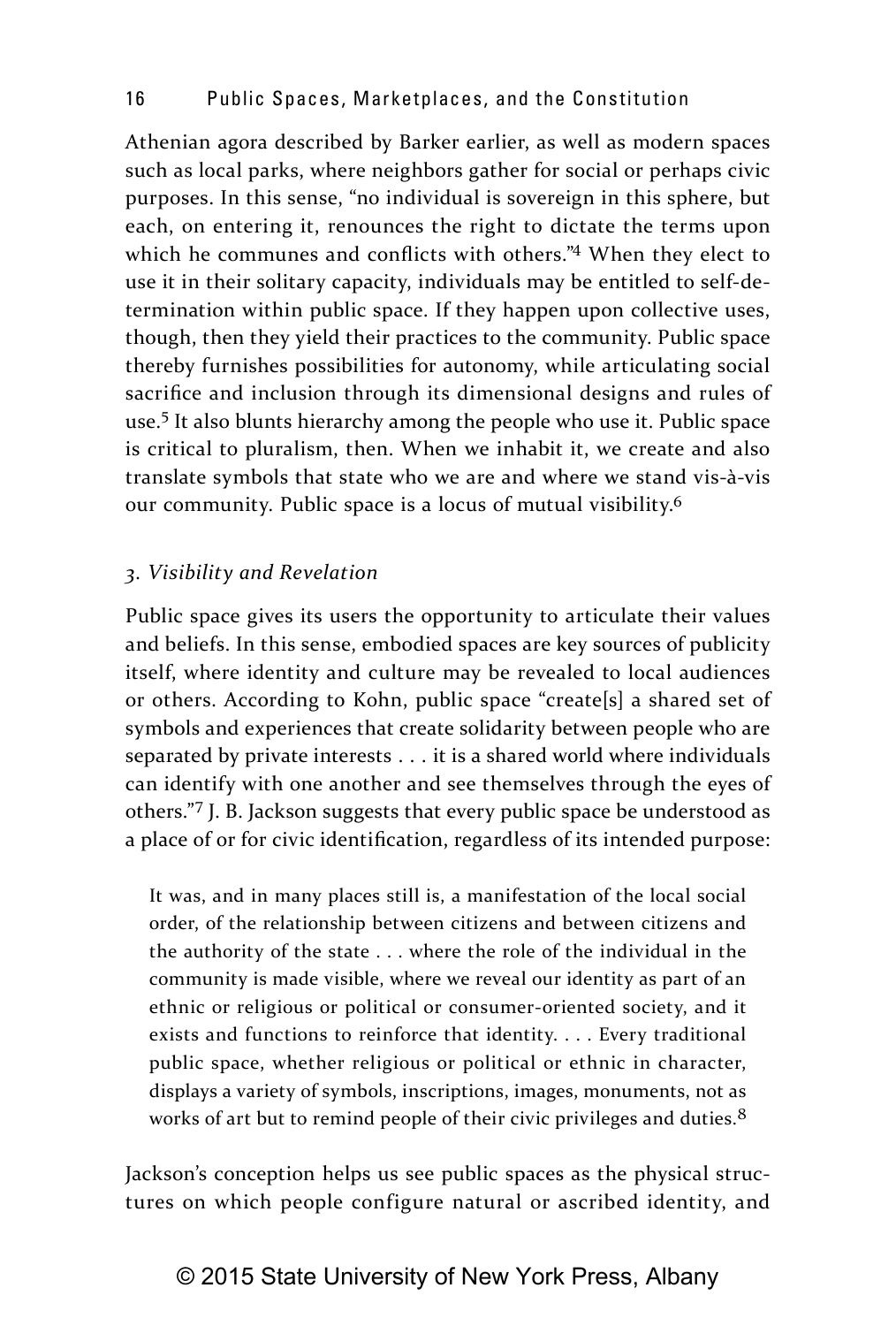then negotiate relationships within—where they locate their identities within a wider ecology. Public space catalyzes the exposure of commonality, then, while presenting geographical opportunities for expressions of difference.<sup>9</sup>

Public space likewise conveys meaningful openings for collective self-examination and encounter. It involves others, and it perpetually occasions contact and the myriad intersubjective negotiations demanded within physical environments. While television, radio, and the Internet may valuably reinforce images of pluralism and integration, the idea here is that I identify who I am and how I fit in through the reflection of others when we are in physical proximity. Twitter and Facebook's worldwide markets notwithstanding, flattened cyberinteraction is biased toward strategic promotion and capitalization, rather than personal self-reference.<sup>10</sup> Its usefulness is stipulated here, yet an overreliance on the promises of a "virtual" public sphere neglects the fact that speakers select their own audiences and vice versa within mediated environments; that those environments are built almost exclusively on confirmation biases and may indeed have a diminishing impact on public space as one of contestation, too. Recent research suggests as much. So, too, do growing frustrations with "clicktivism" and "slactivism," in which citizens appear to enact their politics by doing little more than retweeting their friends' posts or hitting "like" from the privacy of their keyboards. In Parkinson's interpretation of the virtual public sphere, the problem is not that we use social media, but that we confuse the medium with the message. That is, we come to believe that online representations of political phenomena are what matter, rather than seeing them for what they are: media through which real acts undertaken in physical space may be disseminated.<sup>11</sup>

Demonstrating the overlapping needs of public space and public sphere outside the state, Sennett contends that most intimate, and, therefore, pressing human interests must be addressed visibly. The alternative is a general lack of assembly, which fosters isolation and exclusion, what Durkheim described as anomie.<sup>12</sup> In the public eye alone, Sennett writes—linking the needs above to social theory—can individual self-improvement and collective self-fashioning occur.<sup>13</sup> Relying on this connection (and Habermas's theory of the public sphere, which I will consider below), Warren develops the view that public space is the prime site of construction for what pragmatists such as Dewey called "organized intelligence":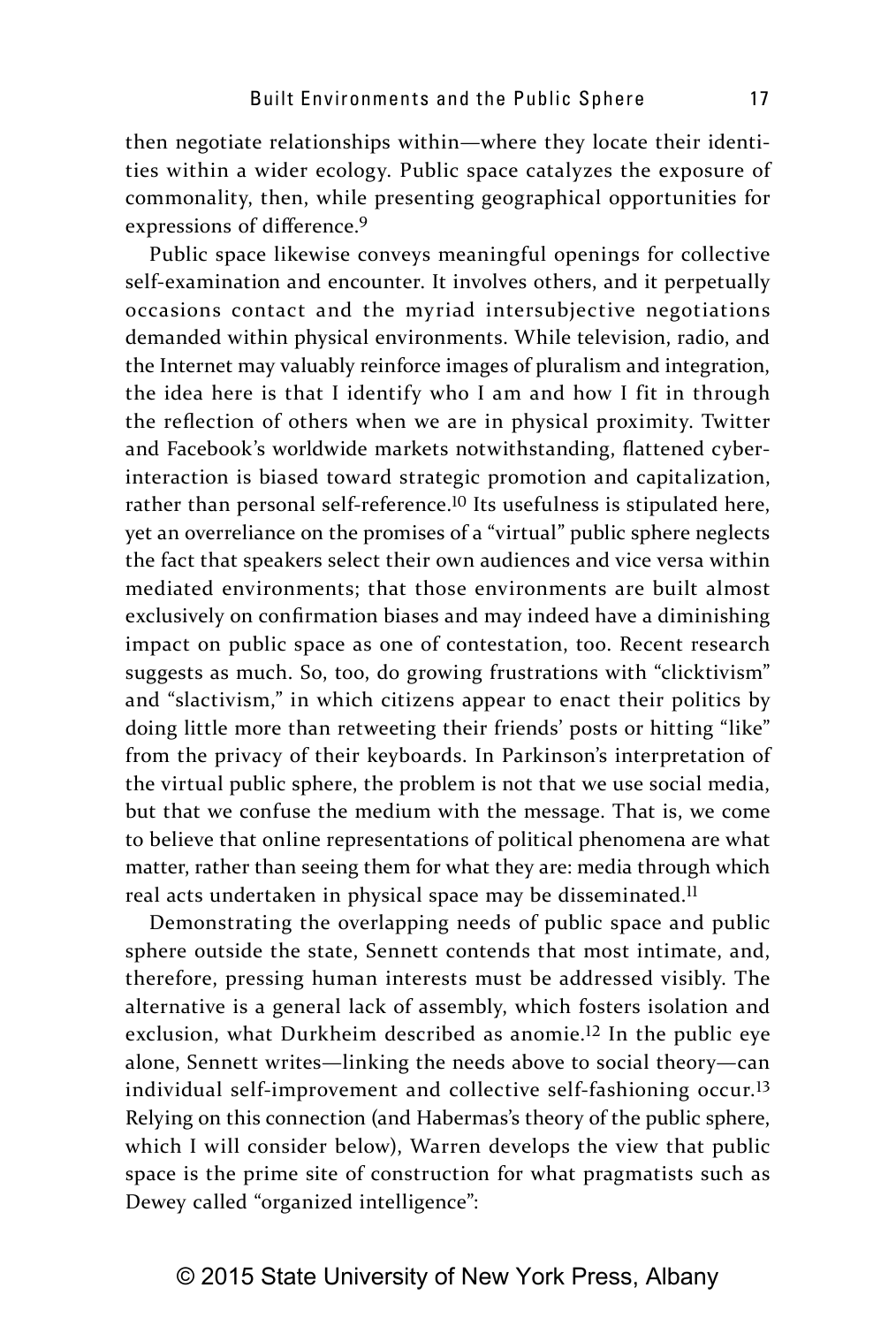The public sphere (or, more accurately, spheres) is the space of public judgment that is supported by the associational structure of civil society. . . . [P]ublic spheres . . . provide the means for forming opinions and developing agendas. . . . States and markets organize themselves through the media of power and money, and for this reason limit the communicative logic that inhabits public spheres. In contrast, the institutionally "unbound" qualities of public [spaces] are essential for allowing the logics of public discourses to take their course . . . [T]heir very existence depends upon generating the distinctive resource of influence, or communicative power. For this reason public spheres should be able to carry information and enable judgments with more authenticity than those developed within the state. . . . The public sphere is, in this sense, the spatial representation of the . . . notion that social collectivities ought to be able to guide . . . with their well-considered . . . opinions.<sup>14</sup>

Public space is the nucleus of political association, storing self-knowledge and civic capacity. It is where public opinion is formed and made legible to the members of a political culture. At its most democratic, it is a medium for communicating rational perspectives. It may contain the relationships forged among members of civil society, and it may facilitate mutual transparency and trust in processes of participation, cornerstones of self-representation.

There may be an unintended consequence here, which at least bears acknowledgment. While Sennett and the others are saying that public space relies on visibility and revelation, these ingredients may also pose threats to freedom. There is sufficient historical evidence to recommend a cautious approach, therefore. The collective selffashioning made possible within visible and revelatory public spaces may also open the door to the forms of peer surveillance that Michel Foucault traced in Discipline and Punish, part 1 of The History of Sexuality, and throughout much of his later work. In Foucault, the architecture and engineering of shared space are often conceived in Orwellian terms, particularly as Enlightenment values such as visibility and revelation yield a contemporary matrix of repressive relationships within the very public sphere that touted liberty.<sup>15</sup> In this view, the paradoxes of modern public space and sphere are conveyed within their theories of liberation.

The irony is perhaps best exhibited in the political philosophy of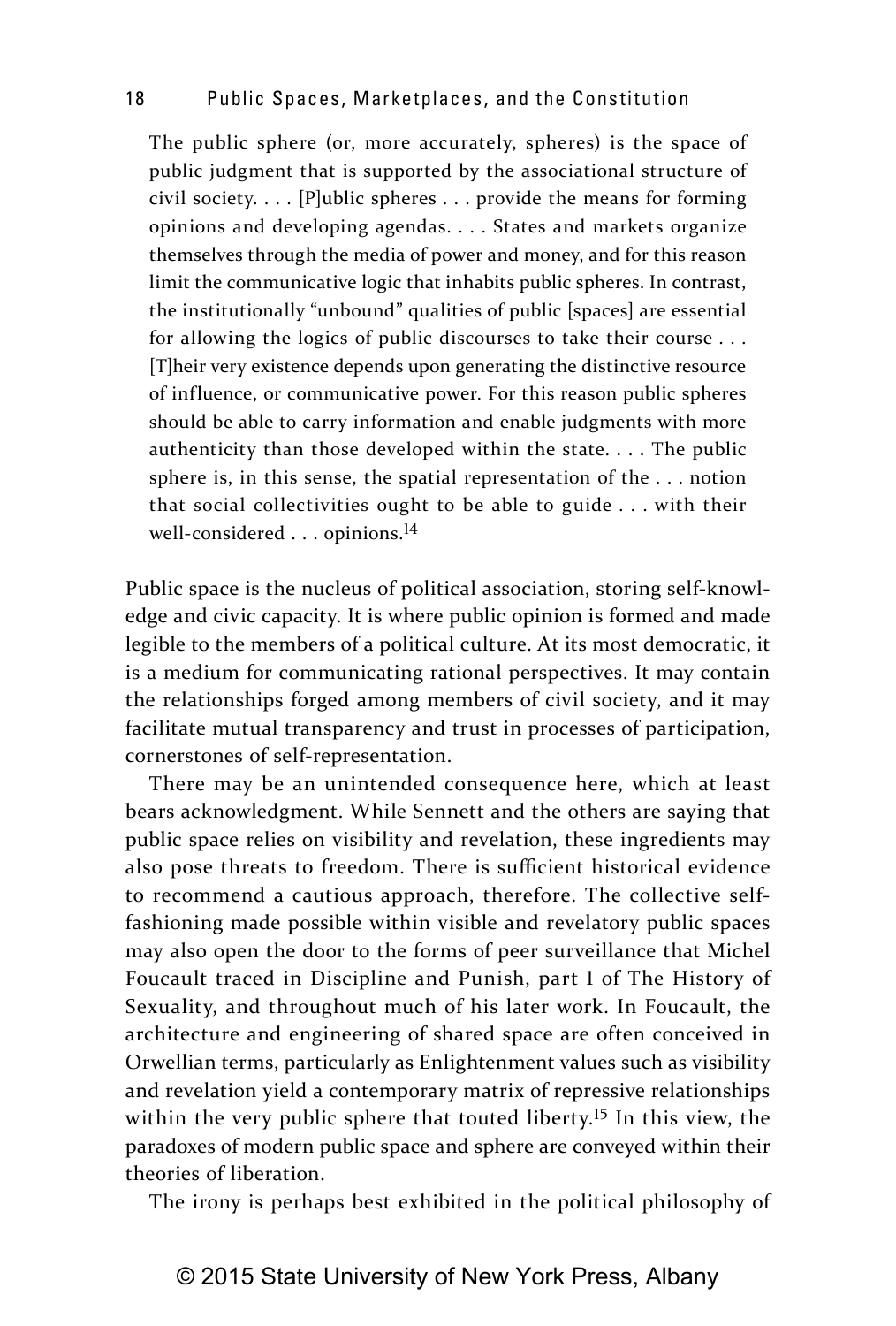Jean-Jacques Rousseau. Rousseau went to extraordinary lengths to build his ideas of democracy and justice atop a visible and revelatory landscape. Rousseau's dream of democracy, best expressed in his "civil religion" construct (no less in his glorification of Geneva), attaches to the most public of spaces.<sup>16</sup> In them, we find the transparency and trust critical to the creation of a democratic public sphere. But there are other uses for these abstract tools, and not a few totalitarian regimes in the 20th and 21st centuries have manipulated physical space, discerned dissent made visible inside, and then revealed their own sovereignty to the body politic forced to inhabit it. So, too, did post-Revolutionary War Americans, who at times violently imposed a new conformity on countrymen who displayed residual loyalty to the British crown. Draft rioters used open public spaces in New York to expose and intimidate abolitionist reformers, while visibly terrorizing African Americans during the height of the Civil War.<sup>17</sup>

Following Tocqueville in the 19th century, and Hannah Arendt in the 20th century, Sennett answers the concern above by submitting that visible and revelatory public space still promises a strong defense of freedom via mutual observations within. The transparency that indicates public space also harnesses the interpersonal responsibility behind checks and balances of power, while diminishing popular abuses. It is the interdependent ecology of public space that supports human agency and a spirit of cooperation. This agency and publicspiritedness transform users into guardians of their own moral codes of "getting along," helping to reorganize the "eye of power" traced by Foucault into a paradoxical instrument of civil liberty.

One may reasonably question their orderliness and impact; however, the "General Assemblies" of the Occupy Wall Street movement in 2011 were exemplary in this regard. Within the space of the Occupy protests themselves, a visible and accountable structure was routinely practiced, one that was respectful to its participants. That loose organizational structure revealed an alternatively modeled, nonjudgmental decisionmaking apparatus under threatening circumstances. Many movements create this space. As this chapter progresses and attempts to reconcile built environments and the public sphere, we will see that democratic space relies on visible and reproducible renegotiations of the social contract. Public space thereby enhances our capacity to recognize other points of view in spite of our civic pursuits and prejudices. It serves as a natural check on repression, according to champions such as Dewey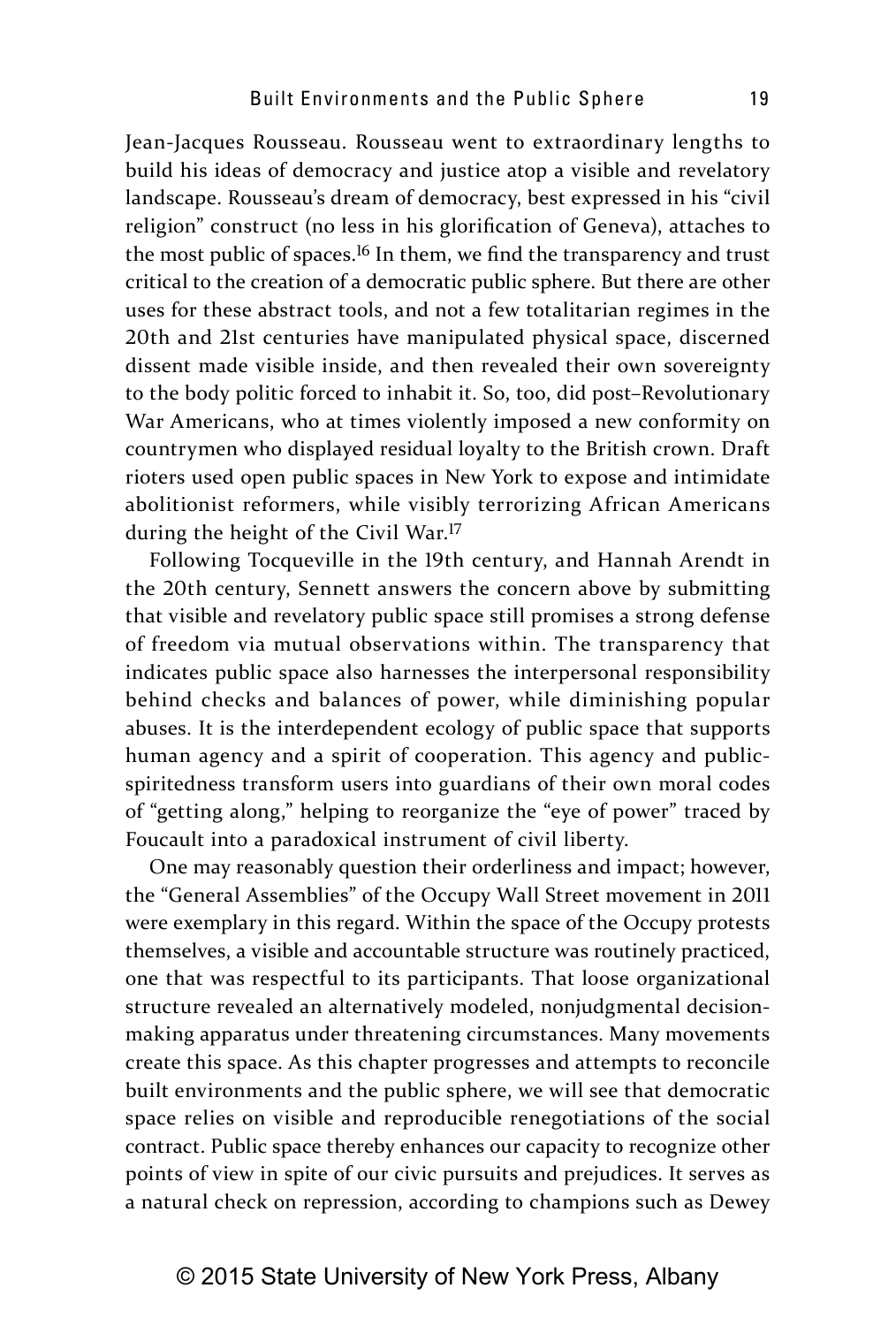and free speech advocates such as John Stuart Mill. Without visible and revelatory space, subjectivity retreats inward, individuals abandon agency, and citizens relinquish self-determination and their collective freedoms.

## *4. Diversity, Tolerance, and Accommodation*

Provided that favorable conditions are produced by the benchmarks previously mentioned, a fourth indicator is the diversity of users and uses of public space, tolerance toward those users and uses, and accommodation of new users and uses. According to Sennett, it is the very nature of public space "to intermix persons and diverse activities" that makes it worth producing. For environmental psychologists, a chief concern of public space "is whether people are free to achieve the types of experiences they desire . . . most simply, the feeling that it is possible to use the space in a way that draws on its resources and satisfies personal needs." The corollary is a diverse notion of public space as "a place that accommodates people . . . and becomes, over time, a site that people rely on to meet, relax, protest or market."<sup>18</sup> Crawford elaborates on the pluralism of public space as an architectural creation:

Public space should be viewed not as a single, unified physical and social entity but as a situation that can be experienced in multiple, partial, and even paradoxical ways. Thus there is no single public space but as many different public spaces as there are different publics.<sup>19</sup>

What is interesting about this marker is that it elicits an echo among supporters that nontraditional spaces are often well suited to the demands of diversity in particular, as well as tolerance and accommodation. Spaces purposefully designated for public use are often poorly appointed to host diverse users and uses. This may be so because customized place is only able to tolerate prearranged uses. It cannot accommodate new or heterogeneous use frameworks, which are frequently isolated from the signs and symbols relied on by users in the visibility criterion above. On the other hand, as Glazer and Lilla point out, it is inside unconventional environments, such as shopping districts (and the interstitial spaces that connect them to noncommercial activities), that a diversity of users may discover opportunity to assemble and negotiate publicly.<sup>20</sup> Indeed, it may be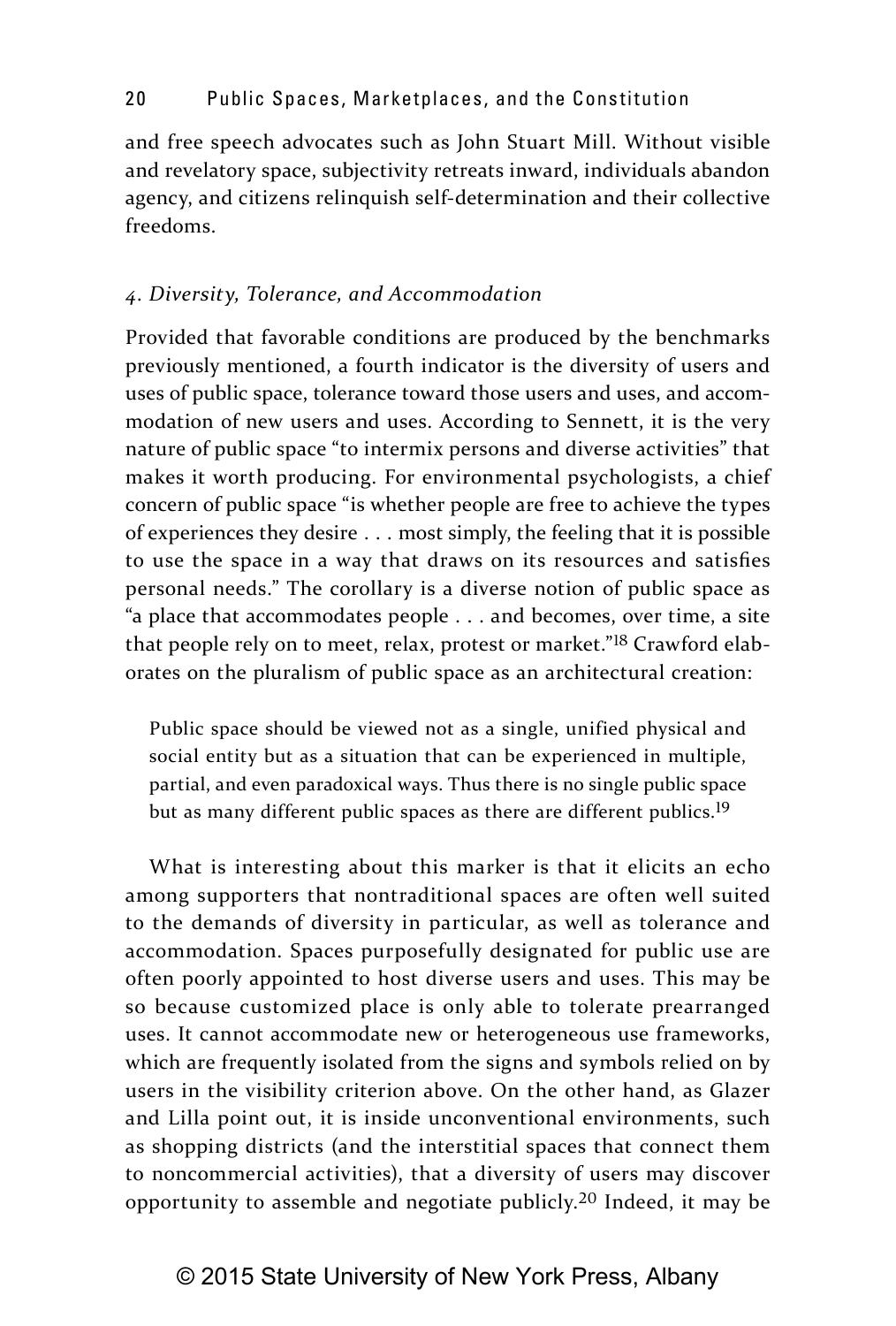the mixed activities and rules of bargaining that govern such spaces that make them so desirable to diverse users and uses. Everyday spaces, to borrow a term popularized by Crawford, represent an attractive substitute to "the carefully planned, officially designated, and often underused spaces of public use that can be found in most American cities." Franck and Stevens describe "loose spaces" as those in which any number of users practice assorted uses, generating collective capacity "with or without official sanctions and with or without physical features that support those activities." And in an even more assertive endorsement of diversity, Jeffrey Hou advocates a distinction between institutional public spaces—the conventional ones referred to above, such as parks, where people routinely observe prescribed rules of behavior—and insurgent public spaces, where people may ignore such guidelines. Most notable among the latter spaces are protests.<sup>21</sup>

Events in Lower Manhattan further illustrate how a diversity of users and uses may redefine unconventional spaces. While post-Occupy scholarship in urban geography, planning, and architecture raised consciousness about privately owned public spaces (POPS), they were subjects of consideration prior to 2011. Following Jane Jacobs's widely celebrated study of neighborhood streets and community spaces in The Death and Life of Great American Cities, a leading defense of diversity was developed by William Whyte, who studied POPS in several American cities, including New York. Whyte conducted what was thought to be a highly unusual study of publicly accessible plazas, skyways, concourses, and other urban places. He interviewed scores of planners, developers, architects, and most importantly, users of POPS. Without putting too fine a point on it, Whyte's discovery was that spaces designated as public were problematic, indeed counterintuitive. They were consistently unaccommodating to outside users, intolerant of any but the most limited uses, and unlikely to channel any public practices. Whether it was a matter of uncomfortable appointments, an absence of light and visibility, or a pervasive difficulty with even locating them, the POPS observed by Whyte categorically failed to meet their designated purposes.

In Whyte's view, the failure was most regrettable in New York City, which boasted a series of zoning incentives to developers in return for providing open and accessible public space. New "bonus plazas" were mandated, as givebacks to the public. They were intended to offset the loss of open space and light when office towers grew taller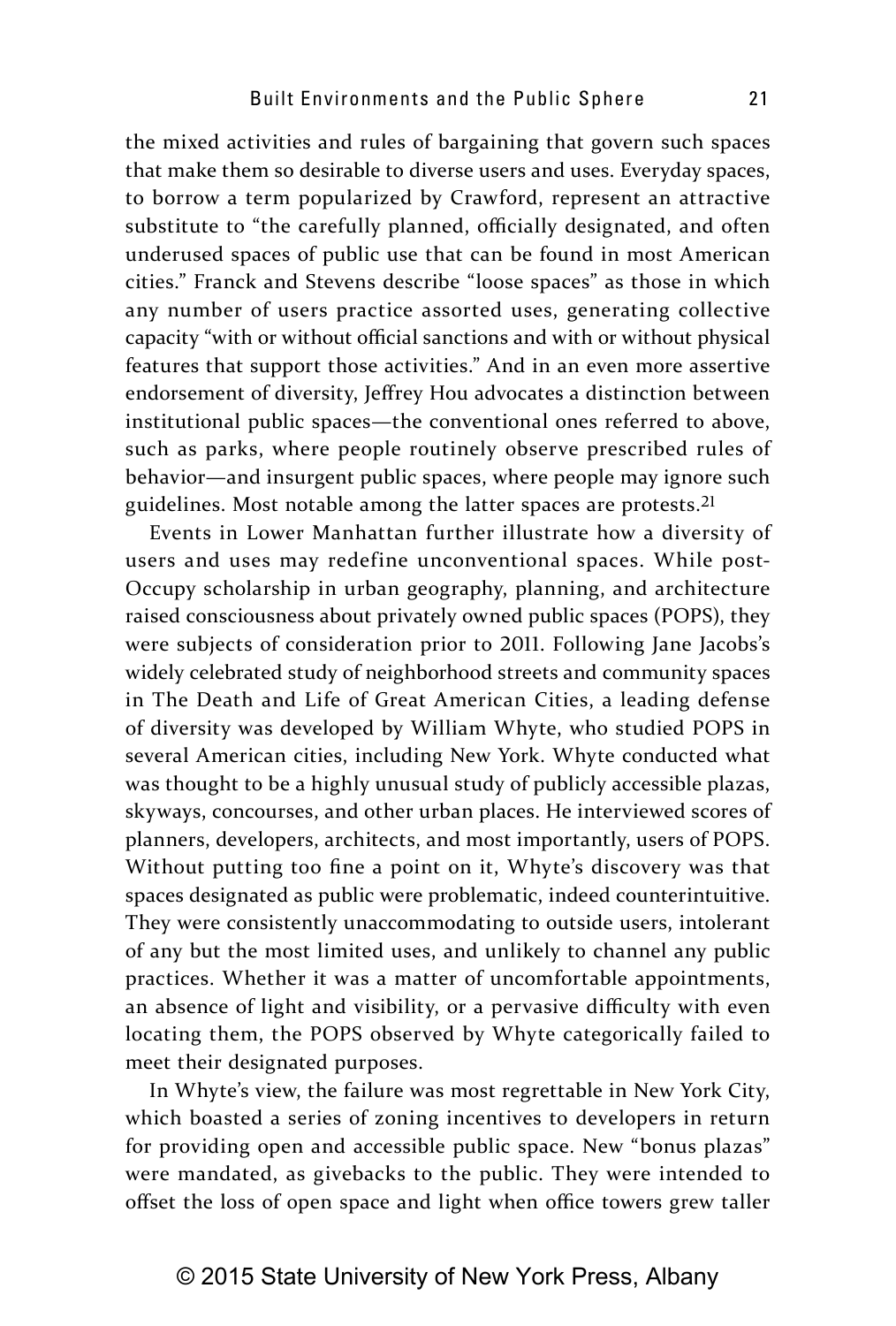in the City's central business districts. Instead, Whyte complained, the towers grew taller, but very little functional public space was added to the urban landscape. Whyte's study proved instrumental, prompting revised design requirements through a new city planning regime that demanded more from developers. The latter would have to deliver utilizable public places to inhabitants after any rezoning. Open space development has enhanced the accessibility and visibility of New York's bonus plazas and those in other cities, while supporting a surfeit of community uses and practices, even after the terrorist attacks on 9/11. POPS have been transformed into the highlights of urban business districts in many cities, helping to fuel metropolitan population increases in the last census.

From another point of view, however, Whyte's work may have fallen victim to its impact on the planning community. The spaces at the heart of his critique became objects of widespread concern among urban planners, and then wholesale reorganization with respect to their public design. This is a good thing on its face, but planning improvements on public places may sometimes diminish their accessibility as diverse, tolerant, and accommodating spaces, an unintended consequence of the reforms that followed from Whyte's fieldwork.<sup>22</sup> Police actions undertaken during the Occupy movement in 2011 reveal a paradox of enhancement within POPS and other shared urban spaces. The renovation of these places has arguably been encoded with rigid planning values aimed at leveraging capital investment and spurring economic development, rather than the accommodation or toleration of diverse public uses. Echoing criticisms once leveled by Lefebvre in France and later by Graham in England, Brash decries the "urban neoliberalism" that now surrounds post-Whyte reorganizations of public space. As he reminds us, the claim advanced by the owners of Zuccotti Park in their effort to remove protesters—a claim heeded and then forcibly administered by the New York Police Department—mostly targeted littering and problems of aesthetics generated by the Occupy movement, while eschewing the civil rights of its members.<sup>23</sup>

Thus, one may argue that planning itself has channeled misuses of Whyte's admonitions in favor of improved public articulation within privately owned spaces. It has animated the design of fungible spaces, which spurn public practices that do not generate revenue. Absent real diversity, the optics of these spaces presents opportunities for use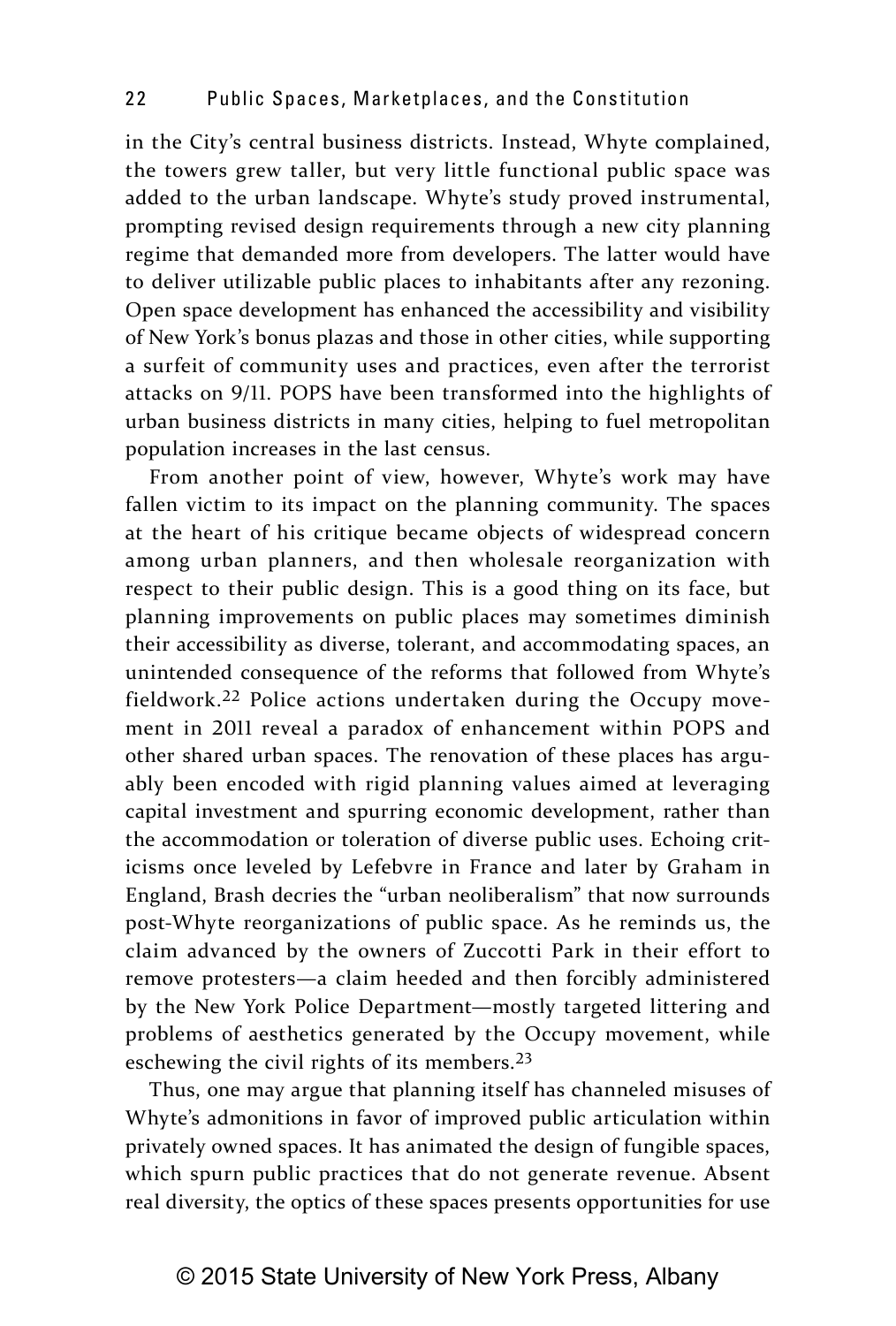that are seemingly participative for users, yet limited by strict codes of programming. These codes are evidenced by the regulations posted at the entrances of POPS and other public places once condemned by Whyte as inadequately planned and hostile to personal or entertainment functions.

An innovation on Whyte's argument from accommodation is found in the work of J. B. Jackson. Jackson considers public space to be a nucleus of tolerance, which is engineered not by planners or environmental designers, but rather by the users who annex it for their own diverse needs, including civic uses. His work therefore anticipates an emerging canon of thought, which posits public space as the outcome of client negotiation and, at times, contestation. $24$ Jackson, too, reflects Whyte's concerns about bonus plazas and the like. However, he aims to transcend design restrictions, urging those who inhabit shared space to diversify or claim it for civic uses, that is, to appropriate environments for collective action. Jackson recom mends commercial establishments as first-order public spaces in the making, all the more dynamic insofar as patrons use them in great numbers.<sup>25</sup> In essence, Jackson politicizes unused space; he recommends that individuals and groups enhance their citizenship by fashioning practicable public forums:

I think we have finally come to recognize that we no longer know how to use the traditional public space as an effective political instrument, and that we need a wide choice of very different kinds of public space. . . . We are better off than we suppose; our landscape has an undreamed of potential for public spaces of infinite variety. When we look back a century, or even a half-century, we realize how many new public or common spaces have appeared in our towns and cities, spaces where people come together spontaneously and without restraint.<sup>26</sup>

This argument from appropriation, specifically, Jackson's claim that nontraditional places must be made public, requires further consideration when we examine jurisprudence that has legally circumscribed free speech and assembly within contemporary places. There is indeed a history of tolerance and accommodation within diverse spaces. Yet much of that history reflects exclusions of the public from spaces that Jackson and other observers use to emplace civic engagement. In many cases, those exclusions are enacted by competing stakeholders, such as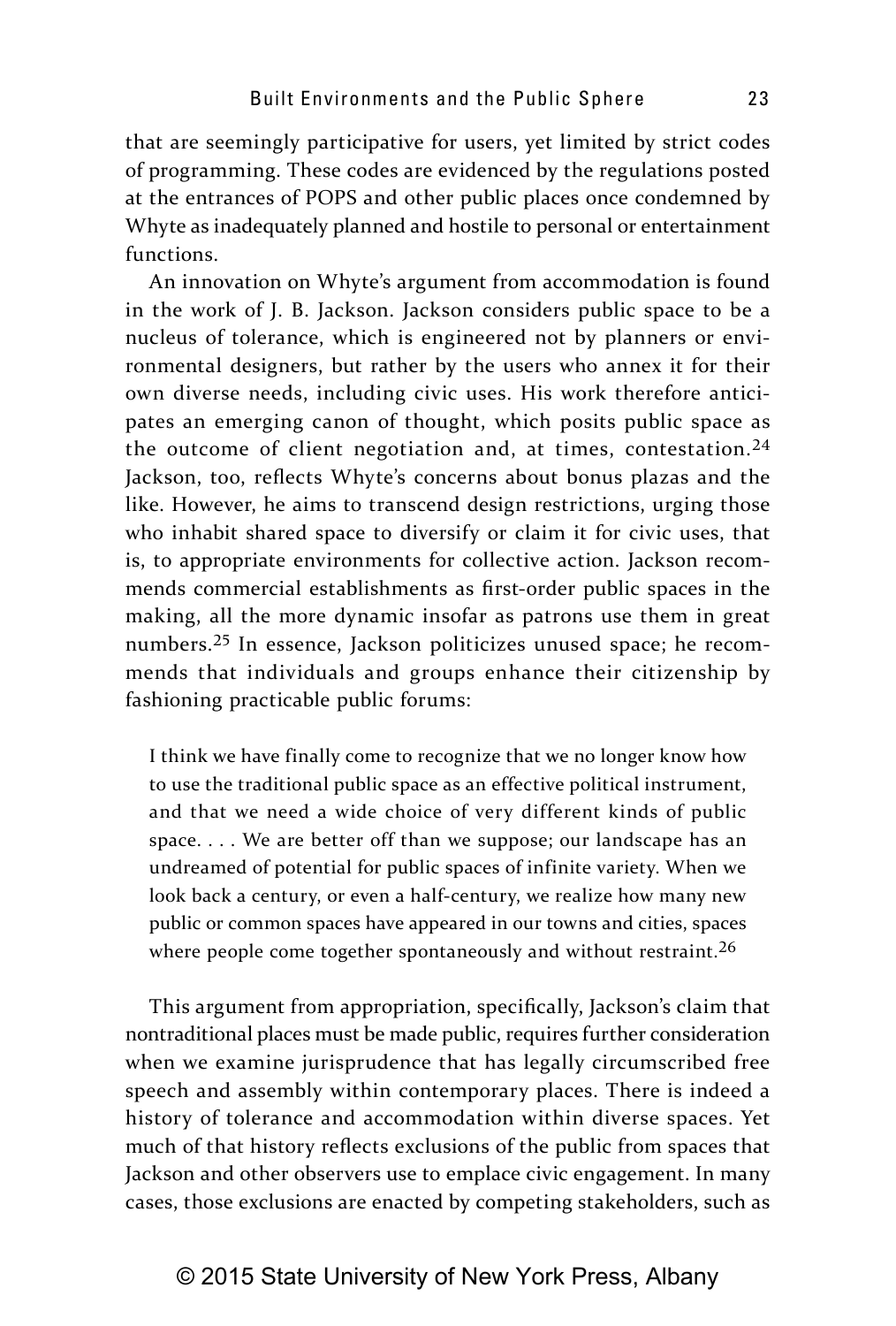private property owners. When conflicts ensue between these public and private interests, the state frequently mediates between them, thereby determining legal access to space, a fact often overlooked by scholars of design and practice, including Jackson and his successors.

### *5. Authenticity and Unexpectedness*

The last point above raises a complex issue, one that resurfaces throughout this examination: approved and unapproved functions of publicly accessible space. The geographic dimensions of an inclusive, participatory civic sphere are also beginning to take shape, I trust. The continuum between that sphere and its spatiality and functionality where political activity is concerned may be elaborated further through one last indicator of public space, namely, its authenticity and unexpectedness. Jackson defined public spaces as those in which people can "come together spontaneously and without restraint." Carr et al. treated public spaces, first and foremost, as places of association and civic expression: "With the assembly of people, a sharing and unity are possible that can give expression to communal feelings and an exercise of rights, sometimes leading to political action."<sup>27</sup> These notions suggest an intimate connection between public landscape and popular sovereignty, such as the links observed by Tocqueville, and later by Dewey. But they also reflect current arguments for a spatialized public sphere, the kind encouraged by social theorists such as Wolin and Barber, who both rely on the communal bonds constructed by people when they act collectively to authenticate the spaces they use.<sup>28</sup>

It is the civic production of spaces that makes them both public and genuine in this view. And it is unanticipated negotiations within those public spaces that can interrupt political inertia by stemming the kinds of passive spectatorship in the civic sphere that works against democratic association. Without active authentication of public spaces, civic capacity is less likely to develop organically outside state institutions; community is weakened, leaving individuals or groups marginalized by dominant political processes vulnerable to the weight of majoritarianism, ideological orthodoxy, and exclusion.<sup>29</sup> Given authentic public spaces, users are presented with opportunities to participate in collective processes of their own making, democratic procedures that feed engagement and allow for negotiation, both of differences and common interests 30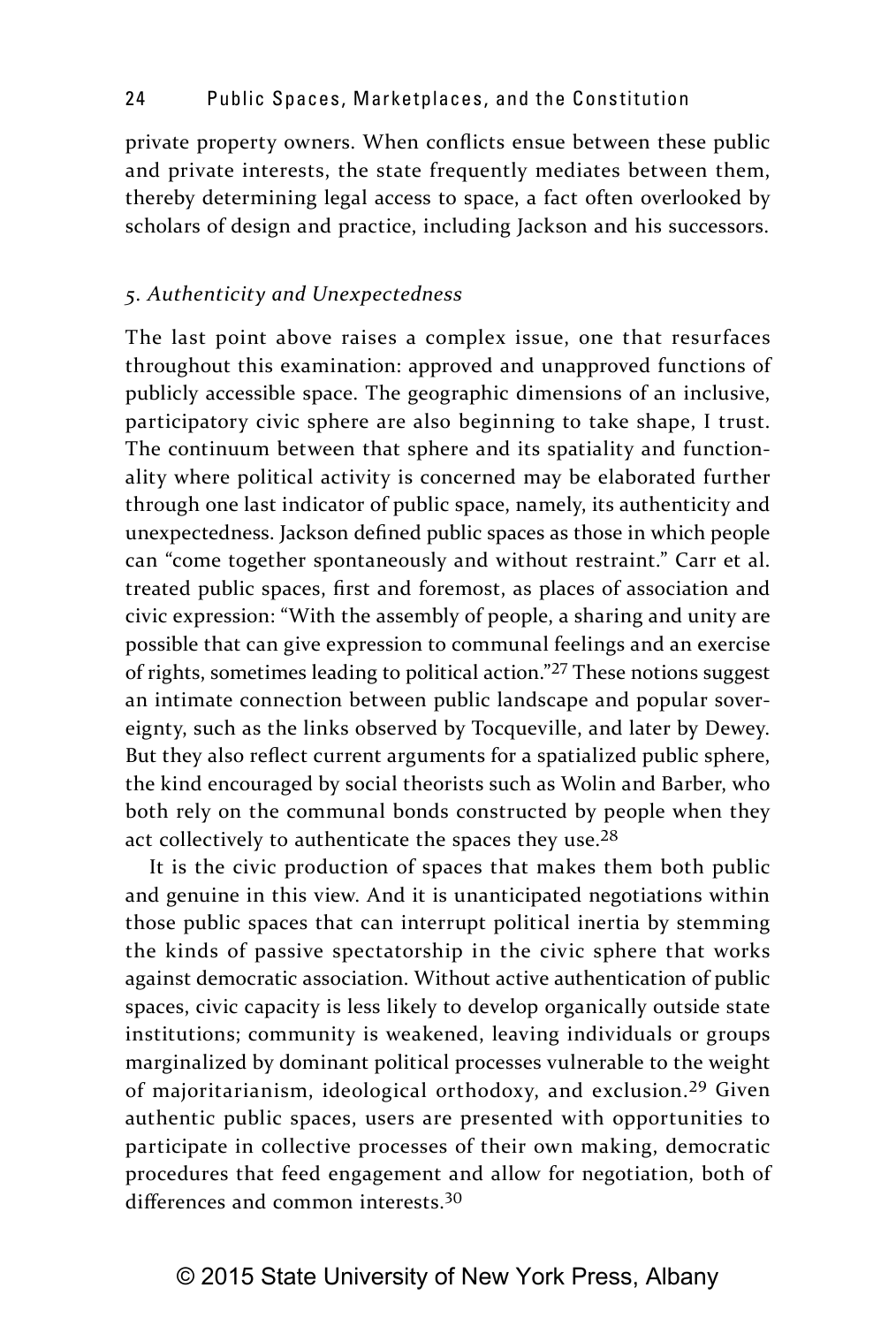In turn, authentic spaces may be appropriated in unforeseen ways. Prescribed forms rarely routinize publicity. Nor is shared space easily encoded with contents prior to common use. To Carr et al., "Public space is the stage upon which the drama of communal life unfolds."31 Reflecting Walt Whitman's poetry of urban interaction and democracy, Lofland argues that the sincerest indicator of public space is what she dubs the "encounter," noting that users "relish the adventures and encounters" that occur within.<sup>32</sup> One of urbanism's greatest champions, Jane Jacobs, used her observations in The Death and Life of Great American Cities to spread the idea that public spaces are improvised through people's unrehearsed contacts. When free exchanges connect those spaces to their users, interpersonal bonds flourish and become transformed into chosen trusts, which political scientists generally regard as cornerstones of democracy.<sup>33</sup>

This idea corresponds to Walzer's expression, "open-minded spaces." These spaces are defined principally by the unexpected activities that occur in them.<sup>34</sup> Walzer looks to bridge urban planning and participation with his communitarian theory of politics, suggesting that when the unexpected happens in shared spaces, the public good is diffused more equitably and democratic relationships ensue among users of different castes. He ostensibly grumbled about diluted discourses in a mixed-use agora, but this may be why Aristotle proposed a split between marketing and civic activities in his Politics. As Lerner notes, Aristotle had a profound fear of spontaneous collective action driven by egalitarian concerns: revolution.<sup>35</sup> Revolution, of course, is characteristically unpredictable. And it is true, for example, that medieval and early-modern public markets— Europe's central civic spaces, as we will see in the next chapter—were the site of extemporaneous food riots and other kinds of turbulence so distasteful to Aristotle.<sup>36</sup> He may have been eager to segregate any upheavals away from the agora, bifurcating publicly accessible Athenian space and thereby reducing the likelihood of unplanned contact between commercial and political users.

By definition, the purpose of planning is to ensure that unexpected things do not happen. Thus, we see a persistent gap between the development and control of accessible public place on one hand, and the spontaneous, practicable space engendered by public appropriation and legitimation of unsanctioned uses on the other. As Staeheli and Mitchell remind us, this political terrain is always subject to contestation: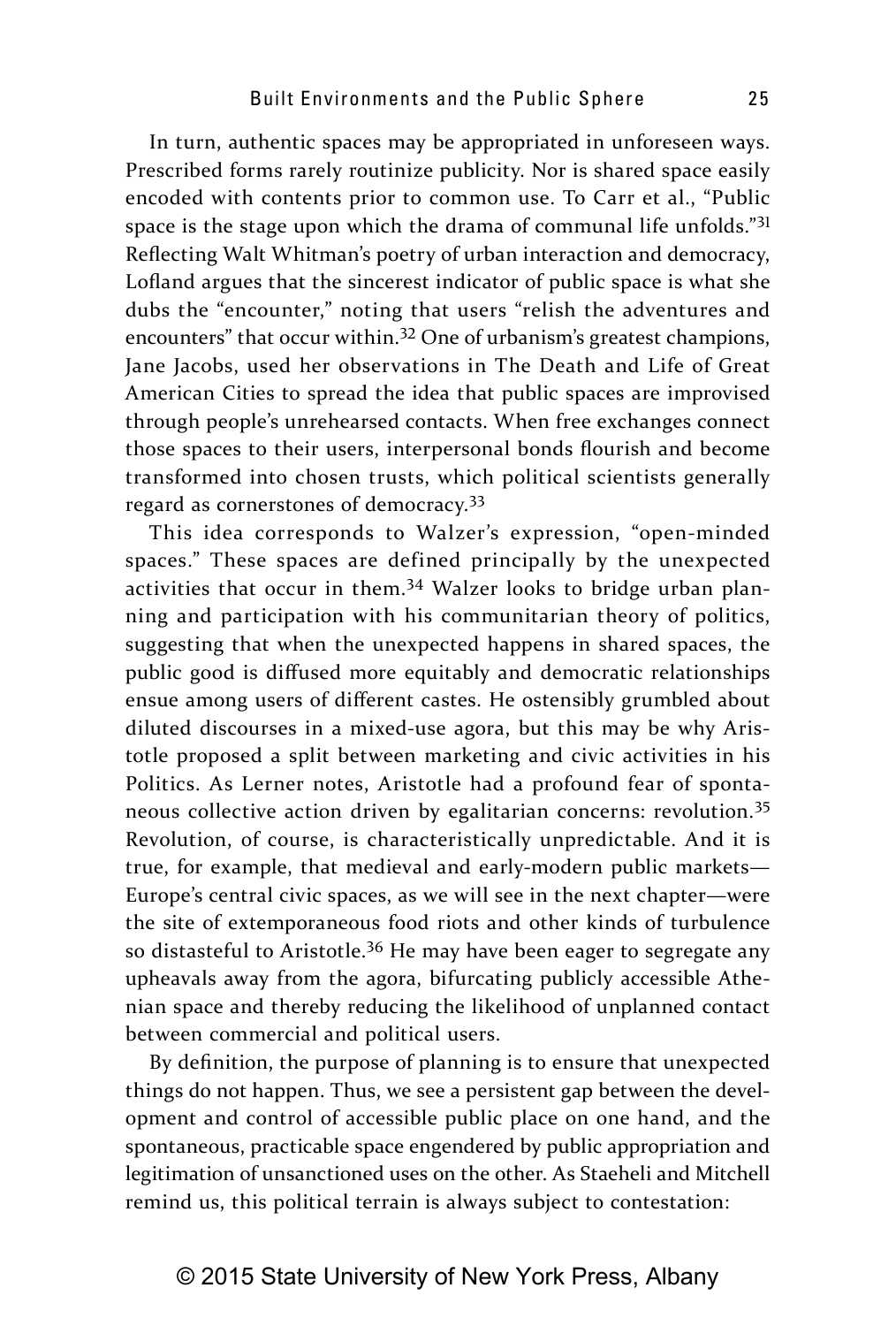[S]pace is produced out of a struggle between designers, planners, engineers, or other powerful actors who seek to create a space of order and control, and users of the space who necessarily perceive space differently and thus act in it in ways not necessarily anticipated by their designers.<sup>37</sup>

Whether we think of public space as a product of designation or practicability, this struggle pertains to a wide range of spaces today. It has played out over centuries, since well before the idea of a vibrant public sphere was tested against its spatiality in the United States. In Europe, where that idea was born, the publicity of political democracy has always been contoured by traditions of exclusion carried over from feudal days. Those traditions have hinged on a dispute over space, heterogeneity, and inclusion in places where people gather. This dispute demands further attention now, if we are to reconcile American law with our designs and practices later.

### Political Theory and the Public Sphere: The Problem of Inclusion

As the indications above show, constructs of public space should address the following questions: What are its permissible uses, and who are its legitimate users? From the ancient agora to medieval and modern markets, urban POPS, and the suburban shopping malls that will concern us later, determinations about uses and users depend on whether built environments are accessible to and supportive of their adjacent communities; whether they improve visibility for identity claims; whether they permit diverse uses; and whether they accommodate public-producing acts, or at least tolerate unexpected activities by users. Before providing historical examples, I want to relate the question of access to a debate about pluralism in the public sphere. Should built environments be reconciled with political oppositions among publics? This inquiry may be framed in two ways: Is it acceptable to use civic space to animate multiple causes? Conversely, is it permissible to use any shared space to engage in public discourses?

For the remainder of this chapter, I will address the first question by examining the ideas of social debate and inclusion in the work of Jürgen Habermas—a contemporary political theorist who most conspicuously dedicates his intellectual efforts to the desiderata of a public sphere.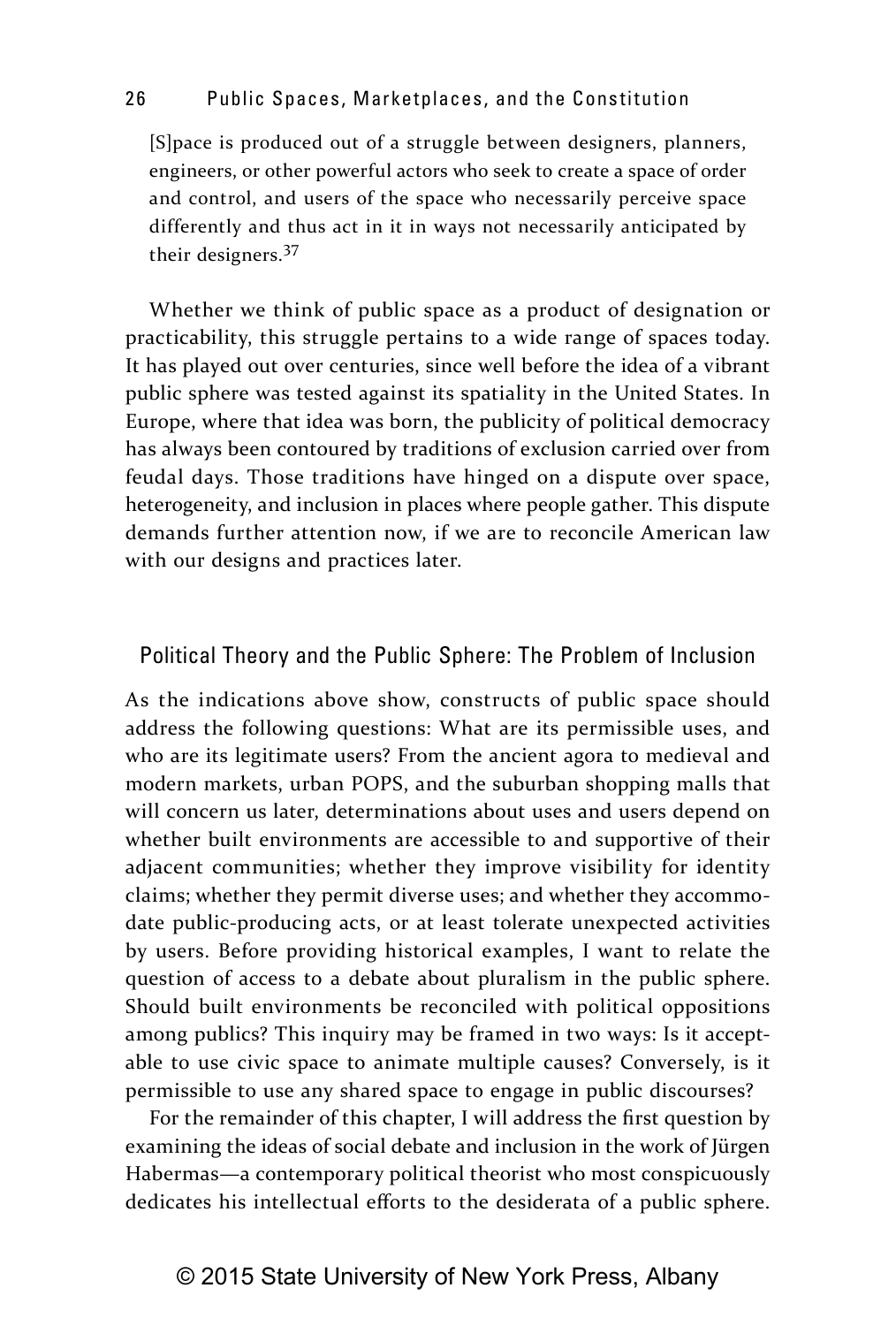The reverse question will be examined more closely in the next chapter, against the historical backdrop of discursive practices within embodied spaces.

I have elected to focus on Habermas for three reasons. First, Habermas makes the public sphere a centerpiece of his political thought.<sup>38</sup> Second, he couches his conception of the public sphere as part of an argument about its degeneration under contemporary conditions, an idea that reappears in the following chapters. Third, Habermas champions a notion of the public sphere that implicates modern commercial space, an important advance on Hannah Arendt's work, specifically, the "space of appearance" on which she constructs her theory of the public realm. In this sense, Habermas is engaged in a contest with Arendt over people's access to the political domain. That is certainly the case in *The Structural Transformation of the Public Sphere*, which he first published in 1962 and revised thirty years later.<sup>39</sup> Habermas's criticism of accommodation in Arendt's public realm therefore sheds greater light on the indications of civic space above. Moreover, it requires us to wrestle with the exclusion of conflict, as well as the practicability of discursive space within publicly accessible environments.

As I noted above, Habermas develops his theory of the public sphere, in part at least, to overcome intolerance he detected in Arendt's writings. As the 20th century progressed and the aftermath of the World War II revealed the costs of totalitarianism, especially in Europe, political theory began to concentrate on the public domain as vital to the study of governments. Arendt's work was instrumental in this regard, since it proffered a view of civic engagement. However, the "space of appearance" she conceived in *The Human Condition* was inaccessible to citizens of a modern, pluralistic world.<sup>40</sup> So while Habermas shared Arendt's concerns with an eclipse of the public realm in contemporary politics and her conceptualization of public space as a locus of communication and action, he saw no bridge between her antiquated construct of embodied space and the demand for diversity, tolerance, and accommodation in the modern public sphere. Arendt's agonistic space revealed a disdain for the socioeconomic antagonisms that take center stage in modernity. The concerns of the household might not seem as principled as abstract moral debates, but the kinds of justice sought by philosophers, including Aristotle and Tocqueville, recommended a politics based on lived realities, rather than exclusions of all but the noblest ideas or participants.<sup>41</sup>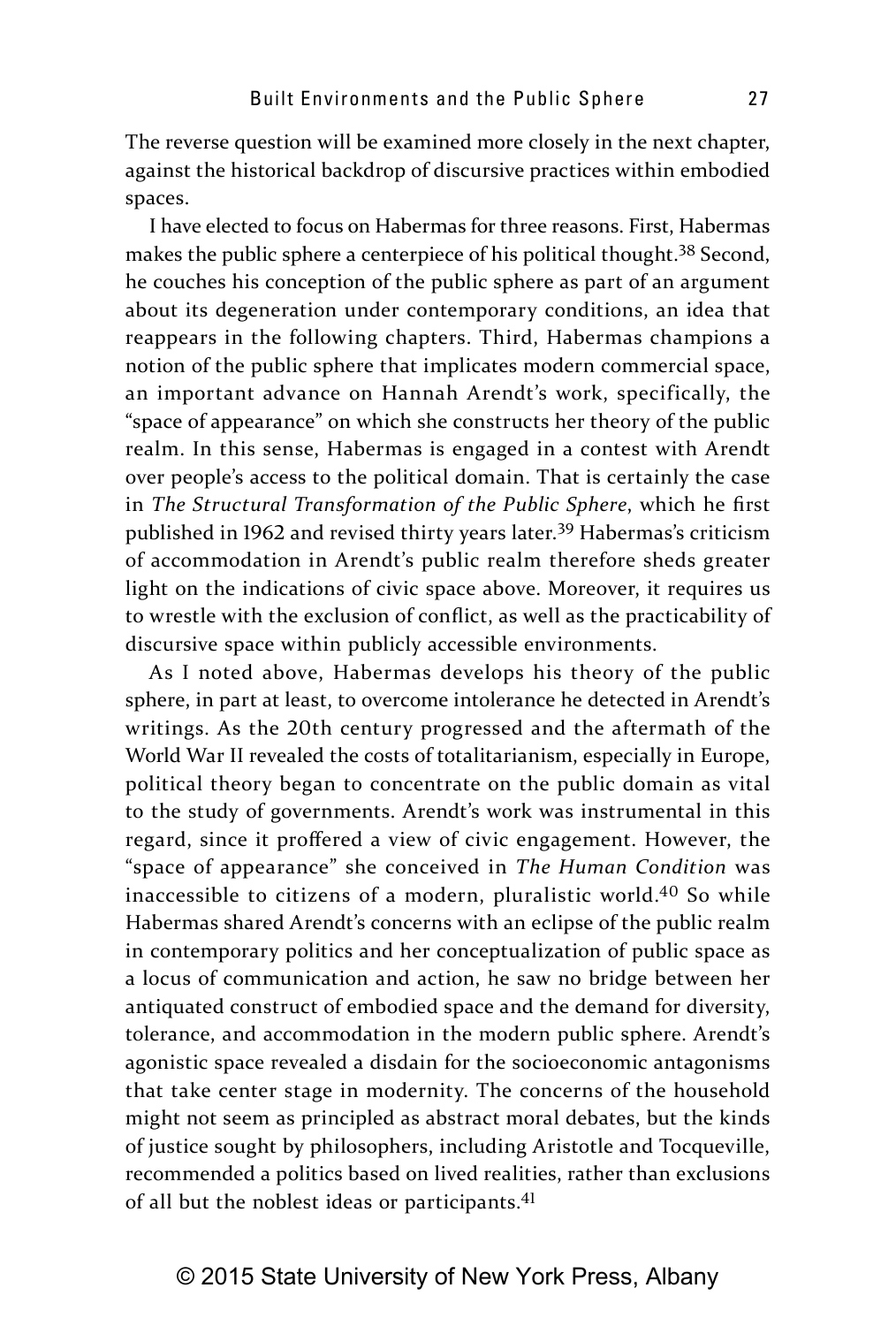In Habermas's space, civic engagement is generated in response to both public and private conditions, so it cannot segregate them, as Arendt tried to do. Perhaps anticipating the pluralist critiques of Iris Marion Young and other contemporaries, Habermas defines the relationship between the public and private spheres with greater fluidity than Arendt, as exhibited in the nexus "between state and economy, freedom and welfare, political-practical activity and production." A public realm defined by singularity could not contain the complex and dynamic interplay among modern polities, economies, societies, and liberties. Habermas therefore posts his main criticism of Arendt on behalf of a more timely conception of the public sphere, one in which civic capacity is harnessed by social differentiation:

Arendt rightly insists that the technical-economic overcoming of poverty is by no means a sufficient condition for the practical securing of political liberty. But she becomes the victim of a concept of politics that is inapplicable to modern conditions when she asserts that the "intrusion of social and economic matters into the public realm . . . necessarily frustrate[s] every attempt at a politically active public realm . . ." I want only to indicate the curious perspective that Hannah Arendt adopts: a state which is relieved of the administrative processing of social problems; a politics which is cleansed of socioeconomic issues; an institutionalization of public liberty which is independent of the organization of public wealth; a radical democracy which inhibits its liberating efficacy just at the boundaries where political oppression ceases and social repression begins—this path is unimaginable for any modern society. $42$ 

Habermas now looks to reinvest a liberal theory of publicity with substance. In *The Structural Transformation*, he borrows from the expressions of public space produced during the Enlightenment, within a "bourgeois public sphere" made of "private persons assembled to form a public" inside 17th- and 18th-century cafés and salons.<sup>43</sup> Private discourse therein relates to the miscellany of public affairs at the time, when political policy begins to be evaluated outside of the traditional spaces of royal courts. The public sphere thereby expands its membership. Where the Arendtian public realm only included elites, practically speaking, Habermasian public space could at once be accessed by the new bourgeoisie, regardless of their excluded claims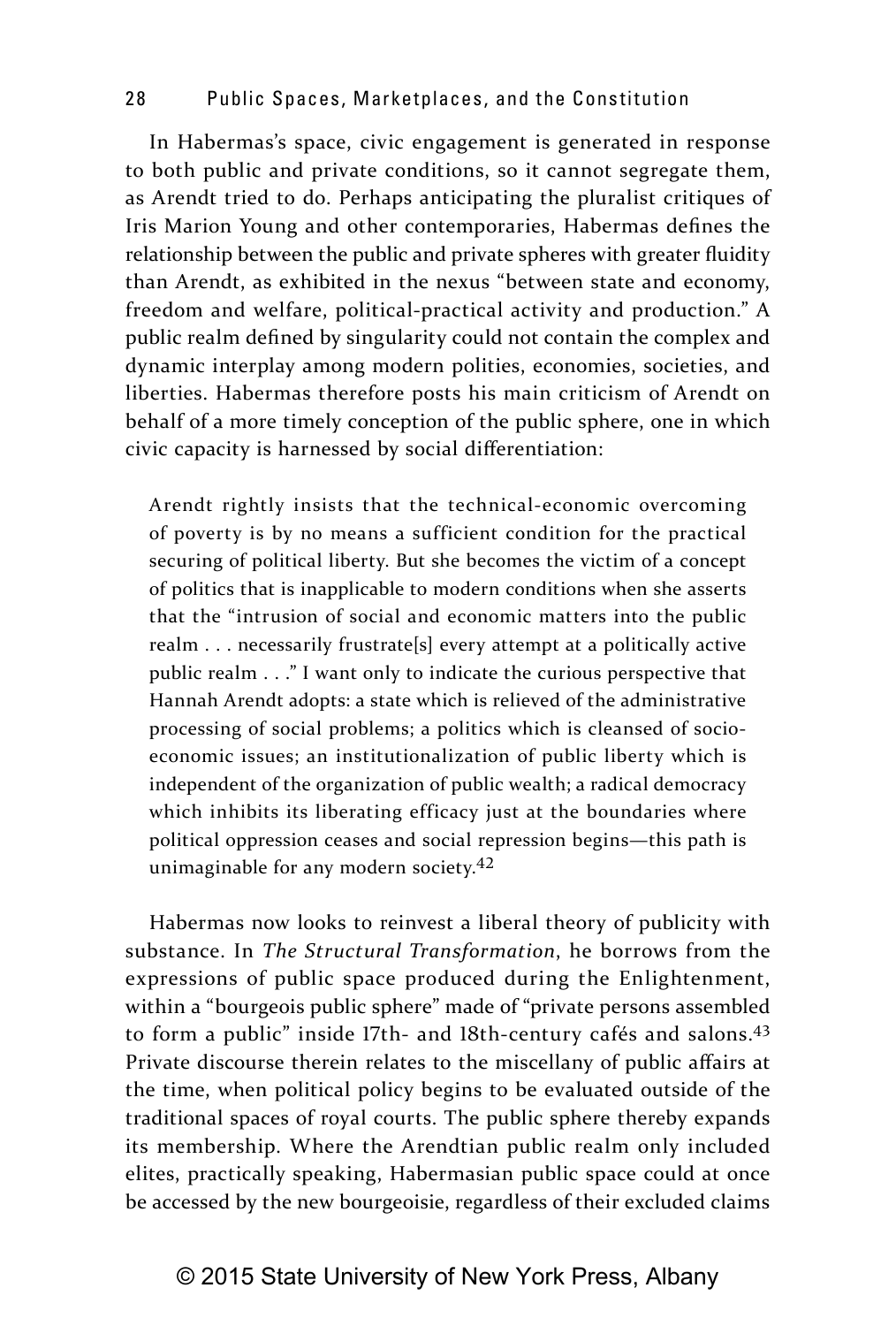on formal titles or influence on the state. That access stimulated free debates about existing socioeconomic problems, a form of insurgency that slowly engendered visibility among members of the bourgeoisie. This allowed it to become aware of itself and its shared identity, while using its newfound consciousness to question an outdated system of economic distributions—feudalism—and then enact innovations, eventually transforming mercantilism into capitalism.<sup>44</sup>

Habermas's bourgeois public sphere exhibits four conditions, which distinguish its geography from previous incarnations. First, it is built on new conditions of access and social exchange.<sup>45</sup> Groups who inhabit shared spaces in the 17th and 18th centuries enjoy greater levels of inclusion than their feudal counterparts; membership in the modern public sphere no longer depends on ranks of royalty. Rather, and secondly, participation becomes a function of the rationality of members' arguments.<sup>46</sup> Third, the publicly accessible spaces of the modern period become sites for the "problematization of areas that until then had not been questioned."47 Topics such as religion and politics, previously the purview of church and crown, become subjects of public opinion. Finally, as a result of the conditions above, the emerging public sphere—its spaces and its publics—becomes less exclusive. Everyone who could acquire what Calhoun calls the requisite "cultural products," that is, information and experience that enabled them to become suitably versed in public opinion, could lay claim to the debates that transpired in places such as English coffee houses and French salons.<sup>48</sup>

Using the conditions above to situate the modern public sphere, Habermas goes on to define it as a normative space, in two ways. The sphere outlined in *The Structural Transformation* is rendered public through the quality of discourse expressed therein, as well as the quantity of discourse accepted therein. Thus, it is both the nature and volume of expressive contact in publicly accessible places such as cafés that defines the modern public sphere. Habermas is eager to distinguish these interactions from affairs of state in the strict sense, as well as from the marketplace. The modern civic sphere he is outlining is an intermediary product, a new form of agency built atop emergent public opinions. It exists to bridge the relationship between the state and civil society, and it does include the economy as an object. Nevertheless, its key organizational feature, in other words, its driving force, is rational deliberation about the state.<sup>49</sup> More people can contribute to the body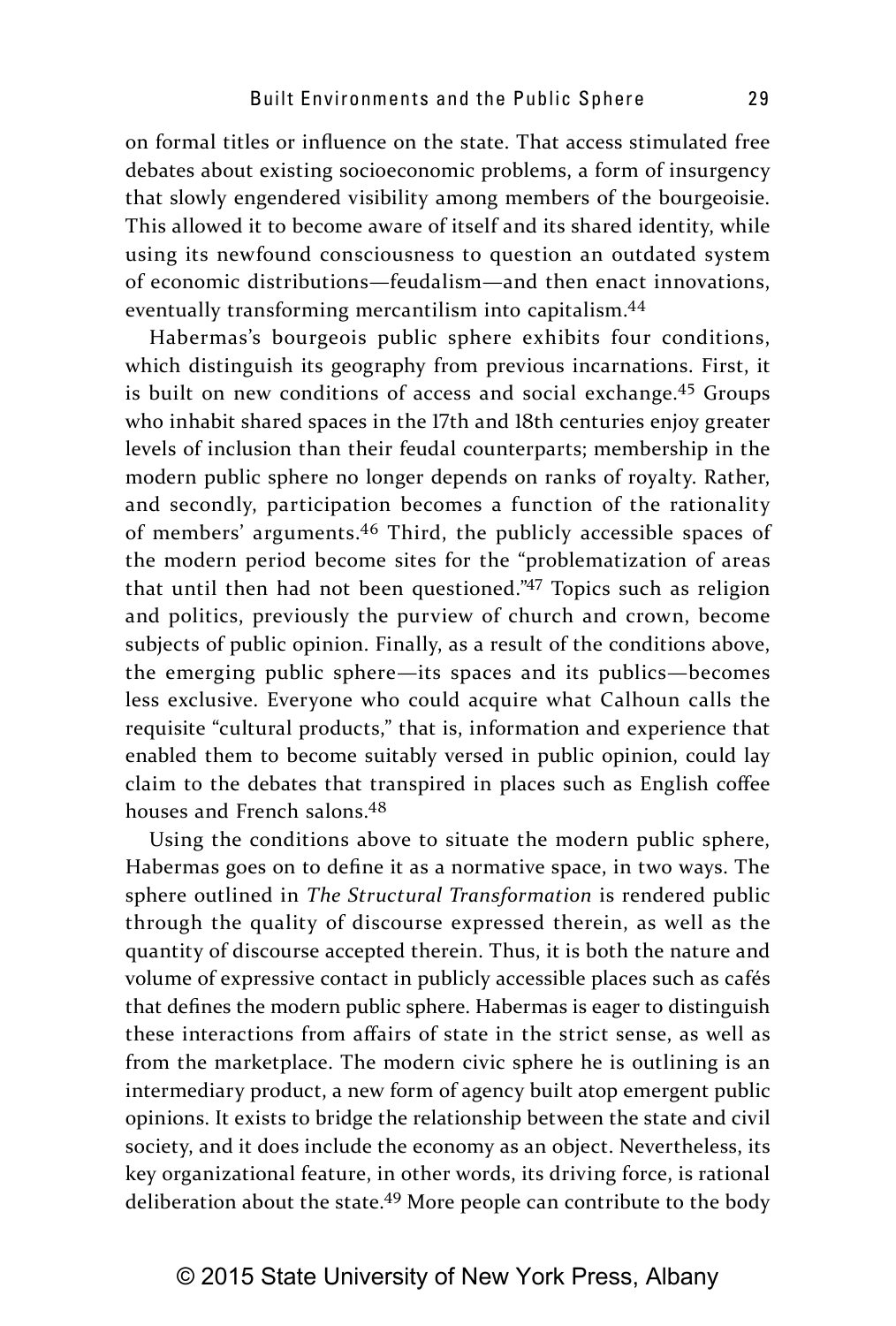of rational opinion, but engagement must be structured through civilian discussions of public administration.

Habermas is surely establishing a more moderate public-private division than the one defended by Arendt, who sought to spatialize political discourses against practices in the household and the marketplace. However, Habermas appears to produce a different hierarchy, by assigning greater public value to rational deliberation about the state, and a lesser value to economy.<sup>50</sup> In so doing, he may be destabilizing his own construct—specifically, the quality and quantity signposts he relies on to demonstrate his idea of modern public space. That is, while Habermas's public sphere initially promises to reflect indications described earlier in this chapter and thereby overcome Arendt's exclusion of heterogeneous discourse from the modern sphere, Habermas's normative account begins to display inattention to the need for visibility and diversity within embodied spaces. As Villa points out:

Both Arendt and Habermas see the public sphere as a specifically political space distinct from . . . the economy, an institutionally bounded discursive arena that is home to citizen debate, deliberation, agreement, and action. Yet they also see this sphere as overwhelmed by the antipolitical forces unleashed by modernity. . . . The result is the destruction of the space of democratic decision making, a realm now "colonized" by technical-administrative imperatives.<sup>51</sup>

In his examination of the evolving public sphere, then, Habermas seems to join Arendt in lamenting the contemporary corrosion of discursive space, following an earlier, rational heyday. Habermas's distinction between "lifeworld" and "systemworld" suggests a more inclusive idea of agonistic space, but it is nonetheless agonistic—that is, space in which politics ought to be bracketed from the mix of pluralistic practices ushered in by modernity. Habermas is discomfited by excessive annexation of the public sphere by increasingly well-organized interests inside the marketplace of ideas. And while Arendt seems to distrust the modern public's expression of its organic needs, Habermas is reasonably apprehensive about the engineering of public opinion through mediated manipulations of demand or the mass marketing of what Calhoun calls "apolitical sociability," and "passive culture consumption."<sup>52</sup> The upshot of these distortions, Habermas argues, is no less than a diminution of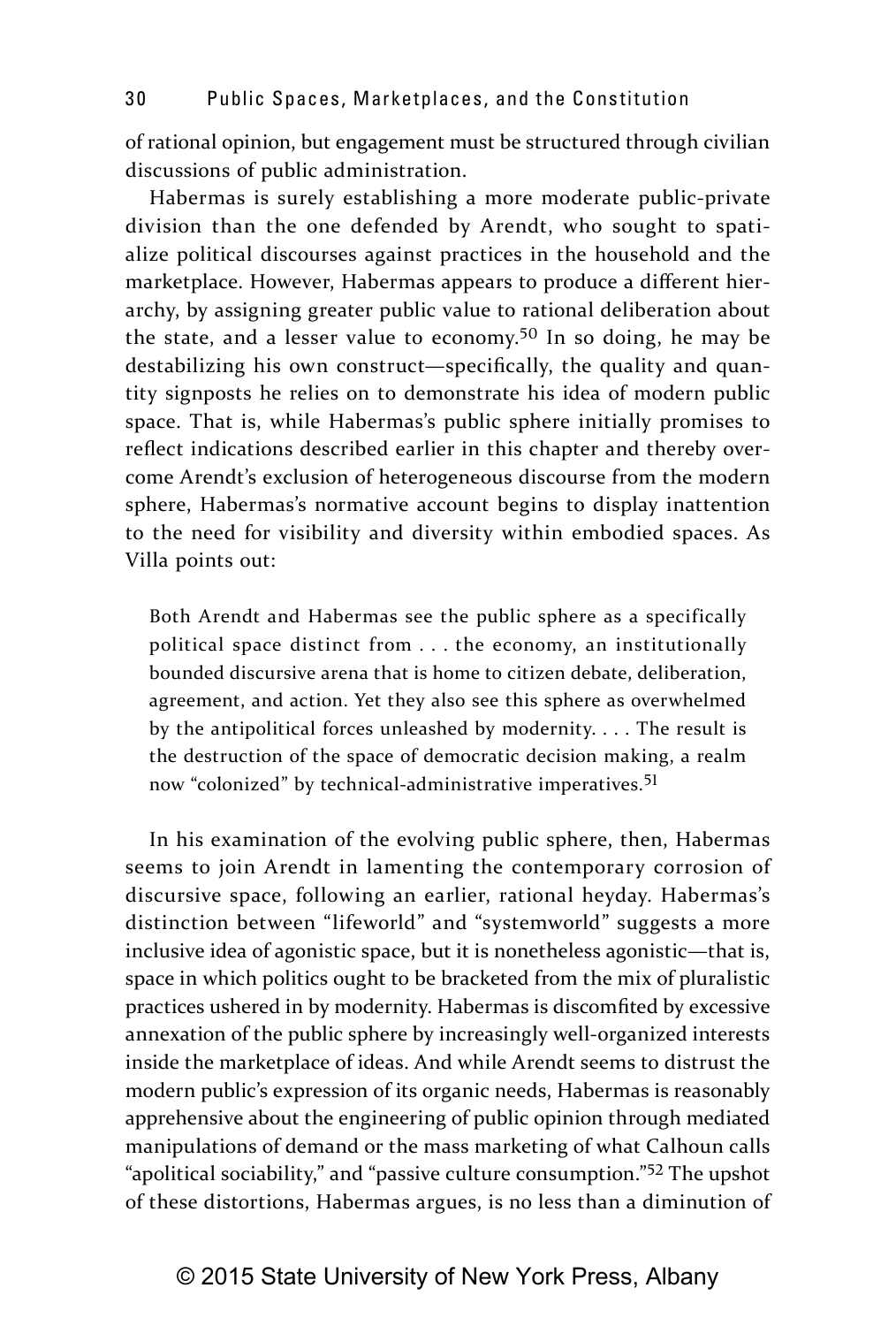all civic capacity. This result merits attention. So, too, does Habermas's reflection on the deliberative quality and quantity of public space.

With respect to quality of discourse and its signal of public space, Habermas elaborates the modern public sphere emerging in cafés and salons by highlighting its origins in rational discussion. Quality in this sense corresponds to the shift in public exchanges during the Enlightenment. No longer did the potency of political arguments attach strictly to who communicated them. It was the logic of what one said that mattered, and this new currency could be accumulated outside royal courts. As a result, the emergent public sphere began to influence political development both in and outside of government, because the administrators of fledgling European states started hearing a newer and richer public opinion. It was informed, and in turn shaped, by spaces where subjects previously unaddressed by mixed social classes were now being deliberated.<sup>53</sup> In effect, political deliberation within cafés and salons catalyzed those same cafés and salons politically. Rational discourse began to yield human geographies that were at once more accessible and more predisposed to question feudal authority. Thus, a modern public sphere was harnessed through unexpected activities inside environments where people gathered habitually, producing new forms of civic space that thrived on criticism.

Habermas even suggests that the discourses that transformed the structure of the public sphere included concerns about commerce and private production:

Because, on the one hand, the society now confronting the state clearly separated a private domain from public authority and because, on the other hand, it turned the reproduction of life into something transcending the confines of private domestic authority and becoming a subject of public interest, that zone of continuous administrative contact became "critical" also in the sense that it provoked the critical judgment of a public making use of its reason

### And later,

The bourgeois public sphere may be conceived above all as the sphere of private people come together as a public; they soon claimed the public sphere regulated from above against the public authorities themselves, to engage them in a debate over the general rules governing relations